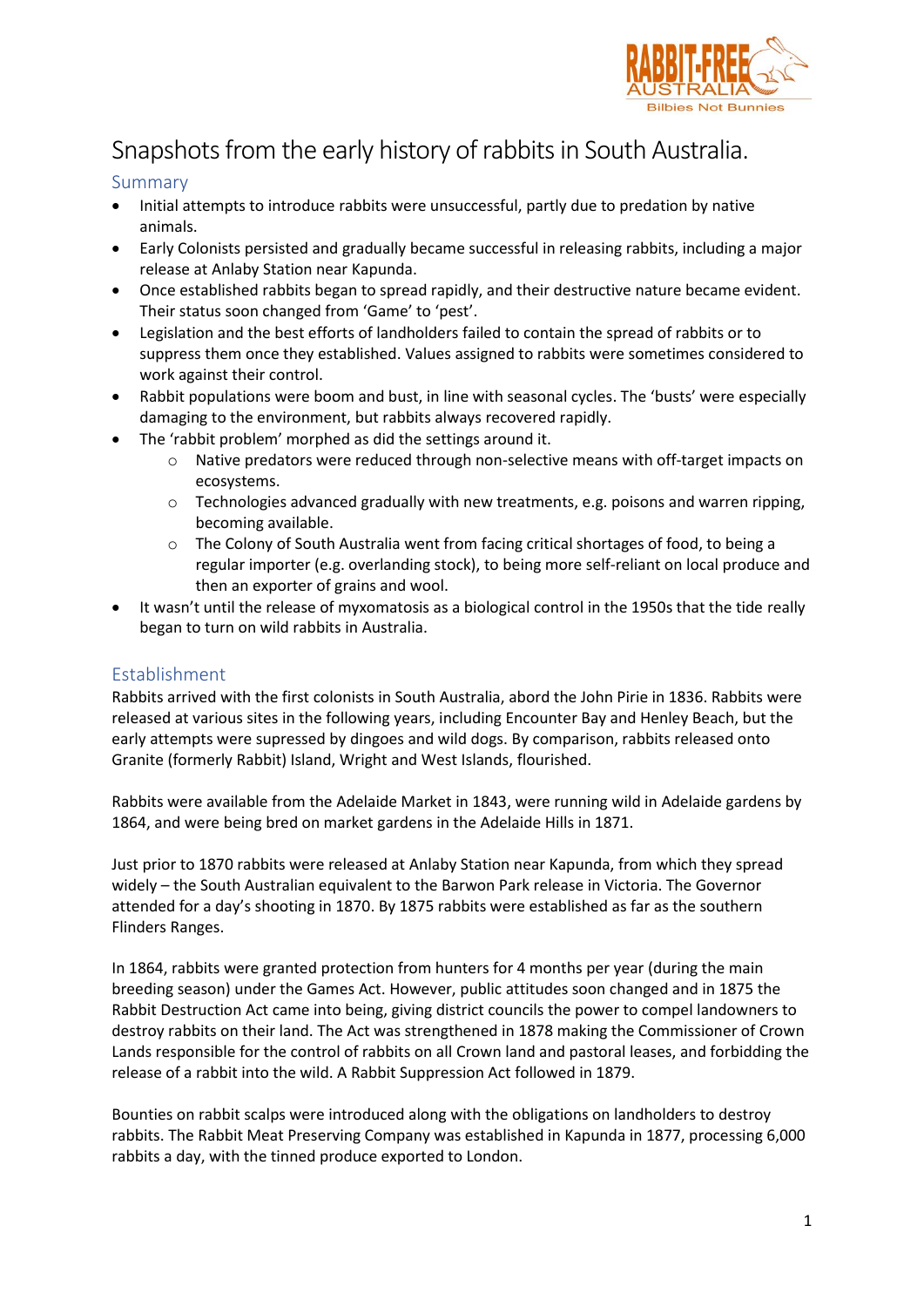

The early zeal to introduce and release rabbits, overcoming predators of the day, was very quickly replaced by a realisation that a devasting pest had been established. The control options available to the early Colonists were fumigation with carbon bisulphide, trapping, dogging, netting, shooting and poisoning.

#### Efforts to control

By the early 1880s the eastward spread of rabbits from Kapunda had merged with those spreading west from Barwon Park, 'forming a single block of infested country from Spencer's Gulf to the western slopes of the Great Dividing Range'. They continued to spread, averaging 110-130 kms/yr, to the west and north.

Barrier fences were added to the armoury in the fight to contain rabbits, but proved of little effect apart from momentarily delaying the advance. There was speculation that the values now associated with rabbits, such as bounties, undermined the effectiveness of other controls. A conference in Brisbane in 1888 resolved that scalp bonus systems should be prohibited.

Where rabbits established they suppressed the regeneration of many perennial tree and shrub species, overgrazed palatable species resulting in unpalatable or undesirable plants increasing, denuded soil surfaces and accelerated erosion. They competed with stock for forage and with other wildlife, like bilbies, for habitat. In the 1880s grain yields in the south east of South Australia were halved by rabbits. Rabbits also became a major food source for wild dogs/dingoes, cats and foxes, with consequent higher populations that impacted on wildlife and stock.

During drought the impact from rabbits was even more as they hung on until landscapes were devasted. The eventual crashes in rabbit numbers led to human health problems with rabbit carcasses fouling water supplies. As good seasons followed drought rabbits were able to rebound, thanks to their propensity to breed rapidly.

At the time of European settlement, mainland Australia hosted a suite of predators that preyed on rabbits. They included the dingo, four quoll species, a range of raptors such as the wedge-tailed eagle, little eagle, brown falcon and swamp harrier, and goannas. Rabbits did not establish on Kangaroo Island following a deliberate release there sometime in the mid 1800s, probably because of predation from abundant goannas.

Several of the predators were extensively hunted by early settlers to protect their livestock and poultry. Strychnine became available in the 1850s, making it feasible to control dingoes and quolls at a local scale. Cyanide and phosphorus were also applied for rabbits, especially in the early 1900s – all of which are non-selective, killing off-target species as well.

As Australia recovered from the Federation Drought the rabbit industry flourished with interest in both carcases and skins. In the early years of World War I the Border Preserving Works (at Mt Gambier) was sending 33 tonnes of preserved rabbit per week to Britain. Throughout the years of the Great Depression rabbit trapping was a major source of sustenance for many and rabbit exports almost matched those of lamb.

Government legislation and other initiatives, plus efforts from landholders, had failed to stop the spread of rabbits or to contain their impact in the 100 years since the early Colonists fought to introduce and release them. Commercialising rabbits, so 'they may pay for their own demise', appears to have been similarly unsuccessful in terms of reducing the rabbit population.